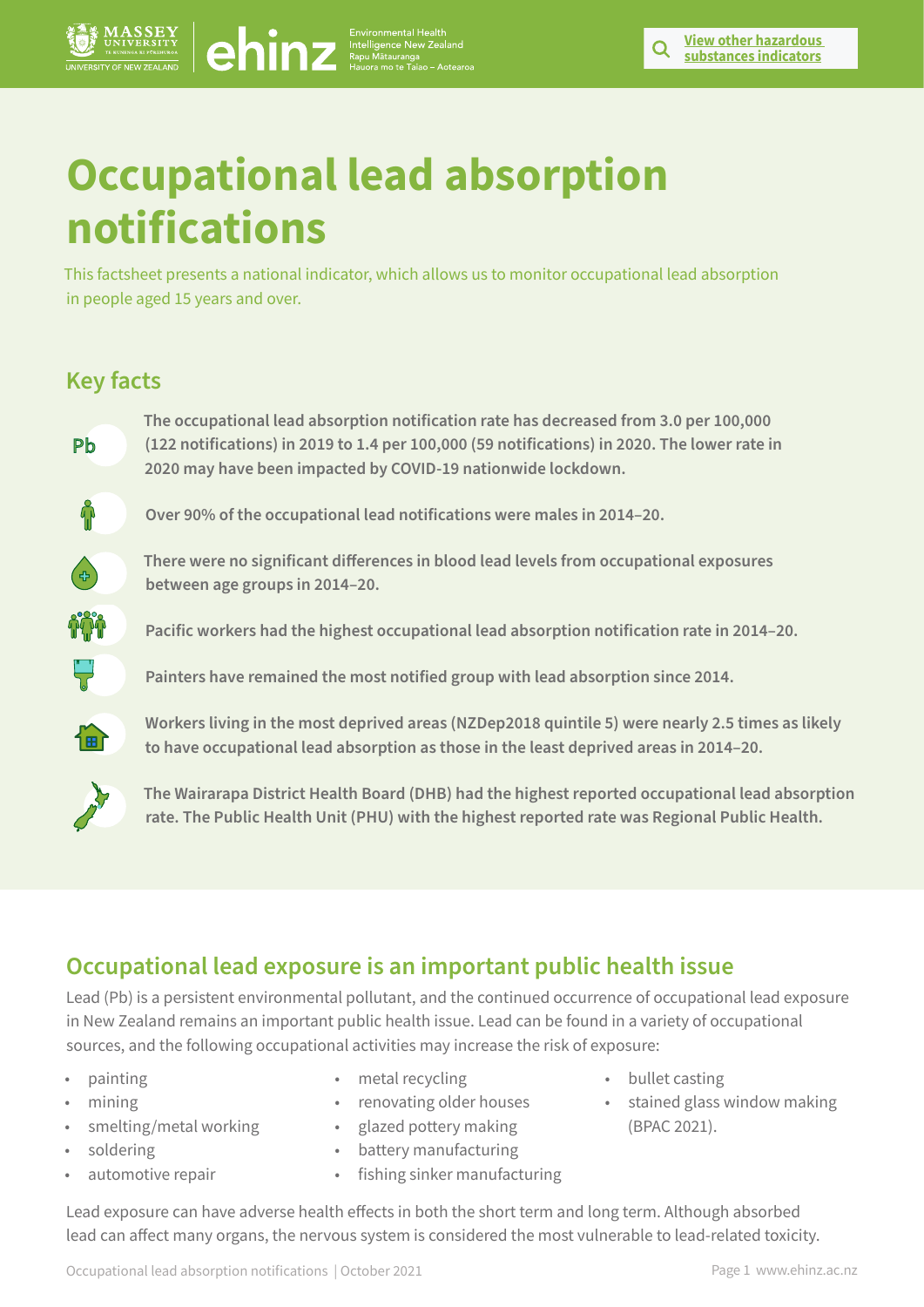Initial symptoms may range from those that are relatively mild (eg, headache and memory loss) to severe complications such as encephalopathy. People with prolonged exposure to lead may also be at risk for high blood pressure, heart disease, kidney disease, and reduced fertility (BPAC 2021).

Although no safe level of exposure to lead has been found, the levels of blood lead that are required to be notified in New Zealand are lead absorption equal to or in excess of 0.24 µmol/L . This is a recent reduction in the notifiable threshold from 0.48 µmol/L to 0.24 µmol/L since 9 April 2021. This new level is aligned with the threshold recommended by the Centres for Disease Control and Prevention in the United States and the Australian National Health and Medical Research Council (Ministry of Health 2021).

This factsheet presents occupational lead absorption notifications based on a blood lead notification threshold of ≥0.48 µmol /L, which has since been lowered.

# **The occupational lead absorption rate dropped in 2020**

The occupational lead absorption notification rate has decreased from 3.0 per 100,000 (122 out of a total of 206 lead notifications) in 2019 to 1.4 per 100,000 (59 out of 110 lead notifications) in 2020. The nationwide lockdown from COVID-19 may have contributed to the low rate in 2020. Between 2014 and 2017, the occupational lead absorption notification rate fluctuated from year to year, followed by an increase in 2018 and 2019.

The adult lead absorption notification rate from all exposure sources was 2.5 per 100,000 (106 notifications) in 2020. This rate has halved from 2019, which may be due to COVID-19 nationwide lockdown (Figure 1).



## **Figure 1: Occupational lead (15+ years) and adult lead absorption notification rate, by year**

**Note1:** Notifications peaked in 2009, with around 50 lead absorption cases associated with repainting the Auckland Harbour Bridge. This was drawn to the attention of the Department of Labour (now Worksafe NZ) who revised their Guidelines for the Medical Surveillance of Lead Workers in 2011. These guidelines state that employers must ensure that medical surveillance is provided to all workers involved in lead work. **Note2:** Adults are defined as those aged 15 years and over.

**Note3:** The collection of occupational lead notifications data from the HSDIRT system rolled out progressively throughout 2013; therefore the 2013 data is not complete. Consequently, occupational lead data were reported from 2014 onwards.

**Note4:** 95% confidence intervals have been presented as error bars. See Metadata for more information on how to interpret this graph. **Source:** Institute of Environmental Science and Research; Hazardous Substances Disease and Injury Reporting Tool (HSDIRT) 2021.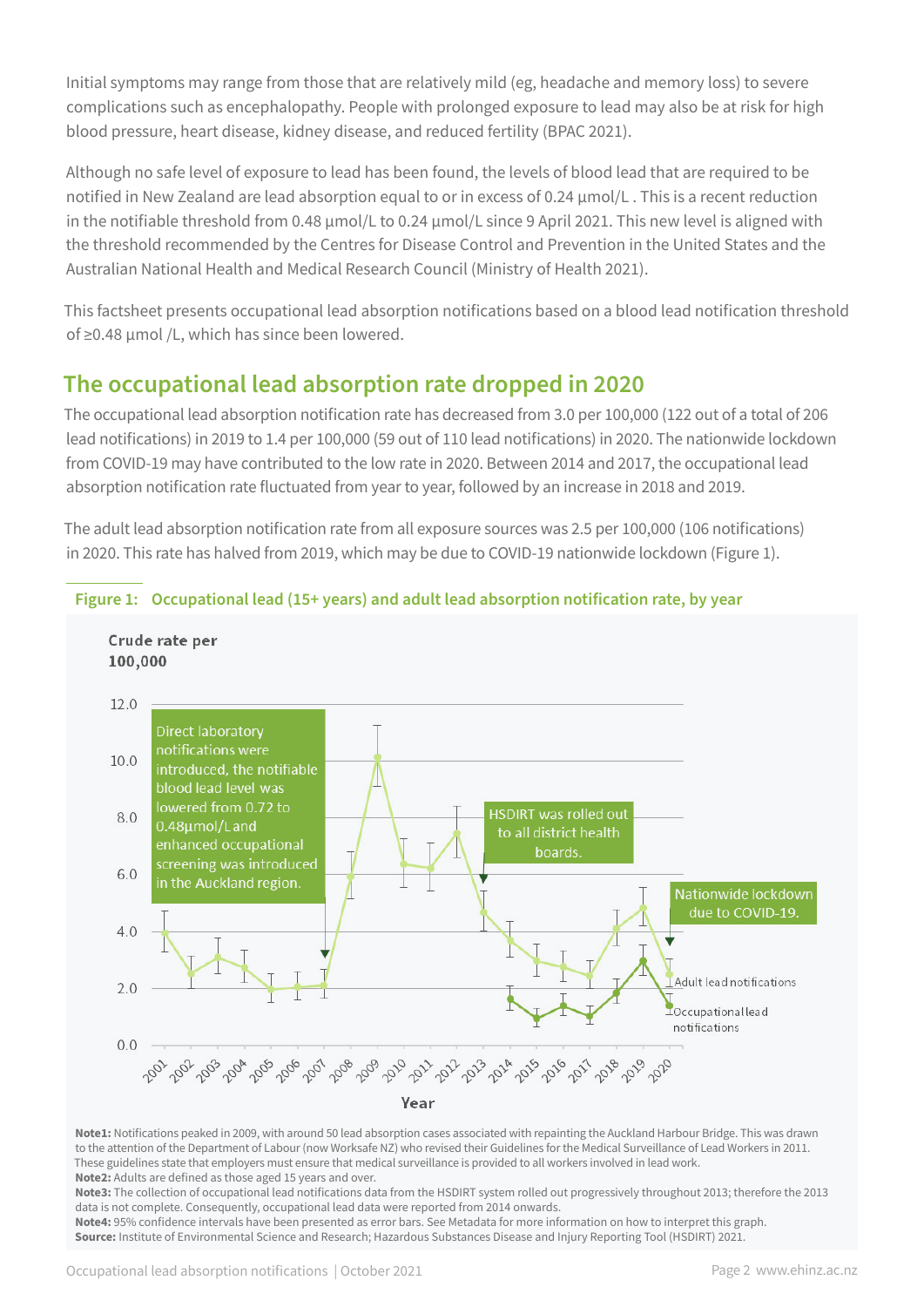## **Over 90% of the occupational lead notifications were males**

In 2014–20, nearly all of the occupational lead notifications were males (421 out of 447 occupational lead notifications, 94%), while 4% (16 notifications) were females and 2% (10 notifications) with unknown sex.

## **There were no significant differences in blood lead levels from occupational exposures between age groups**

Several studies have found that older adults have higher blood lead levels than younger adults (Vig et al 2015). However, in this data, there were no significant differences in blood lead levels from occupational exposures between age groups in 2014–20 (Table 1).

## **Table 1: Median blood lead level, interquartile range and number of occupational lead notifications by working-age group (15+ years) and sex, 2014–20**

| <b>Median blood lead levels</b><br>(µmol /L, interquartile range) | <b>Number of occupational lead notifications</b> |             |                |                |                |
|-------------------------------------------------------------------|--------------------------------------------------|-------------|----------------|----------------|----------------|
| Age group in years                                                | <b>Male</b>                                      | <b>Male</b> | <b>Female</b>  | <b>Unknown</b> | <b>Total</b>   |
| $15 - 24$                                                         | $0.73(0.61 - 1.29)$                              | 45          | $\mathbf{1}$   | $\mathbf{1}$   | 47             |
| $25 - 34$                                                         | $0.71(0.56-1.1)$                                 | 57          | 3              | $\overline{2}$ | 62             |
| $35 - 44$                                                         | $0.69(0.57-1.08)$                                | 95          | $\mathbf{1}$   | $\mathbf{1}$   | 97             |
| $45 - 54$                                                         | $0.80(0.62 - 0.97)$                              | 96          | 6              | 3              | 105            |
| $55 - 64$                                                         | $0.74(0.59-1.10)$                                | 94          | 5              | $\overline{2}$ | 101            |
| $65+$                                                             | $0.81(0.62 - 1.03)$                              | 31          | $\theta$       | $\sqrt{0}$     | 31             |
| Unknown                                                           |                                                  | 3           | $\overline{0}$ | $\mathbf{1}$   | $\overline{4}$ |
| <b>Total</b>                                                      |                                                  | 421         | 16             | 10             | 447            |

**Note:** The median blood lead levels and the interquartile range were not calculated for females due to low numbers of notifications reported. **Source:** Hazardous Substances Disease and Injury Reporting Tool (HSDIRT) 2021.

## **Occupational exposures affected workers aged 35–64 years**

In 2014–20, workers in the 45–54 years age group had the highest number of occupational lead notifications (105 notifications), closely followed by those aged 55–64 years (101 notifications) and 35–44 years (97 notifications) (Table 1). These age groups accounted for 68% of all occupational notifications.

## **Nearly 80% of the occupational notifications had blood lead levels less than 0.96µmol/L in 2020**

The blood lead level groupings are based on the Ministry of Health guidelines, which provide recommendations for the management of elevated lead levels according to the level of blood lead (Ministry of Health 2021).

In 2020, of the 59 occupational notifications, 54.2% (32 notifications) with blood lead levels 0.48–0.71µmol/L, 25.4% (15) with 0.72–0.95 µmol/L, 18.6%(11) with 0.96–2.16 µmol/L, and 1.7% (1) with 2.17+ µmol/L.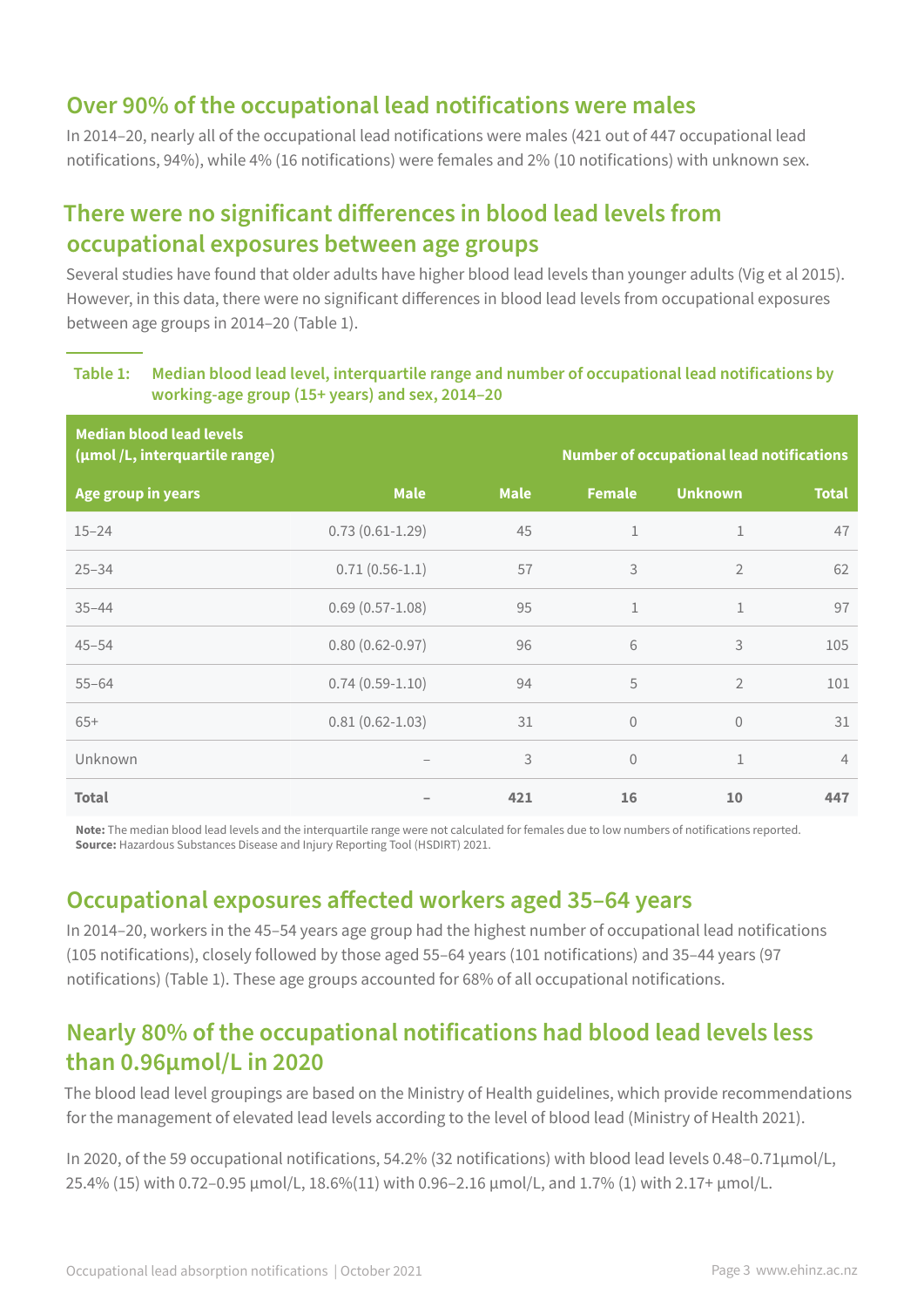In 2014–20, the majority (67%) of the occupational lead notifications had blood lead levels below 0.96µmol/L (Figure 2).



## **Figure 2: Number of occupational lead absorption notifications, by working age-group (15+ years) and blood lead level, 2014–20**

**Note:** A total of four occupational lead absorption notifications with unknown age were excluded from this graph. **Source:** Hazardous Substances Disease and Injury Reporting Tool (HSDIRT) 2021.

In 2020, WorkSafe implemented new exposure standards for lead for occupationally exposed people (WorkSafe 2018). The following WorkSafe exposure standards apply for lead in blood of occupationally exposed people:

- a Biological Exposure Index (BEI) of 0.97 µmol/l of whole blood
- a suspension (removal) level of 1.45 µmol/l of whole blood for females not of reproductive capacity (ie, 45 or more years), and males
- a suspension level of 0.48 µmol/l of whole blood for females of reproductive capacity, and those pregnant and/or breastfeeding.

In 2020, one female worker under the age of 45 years exceeded the suspension level of 0.48 µmol/l. There were no female workers over the age of 45 years who reached the BEI of 0.97 µmol/l. In males, six exceeded the BEI, and five exceeded the suspension level of 1.45  $\mu$ mol/l.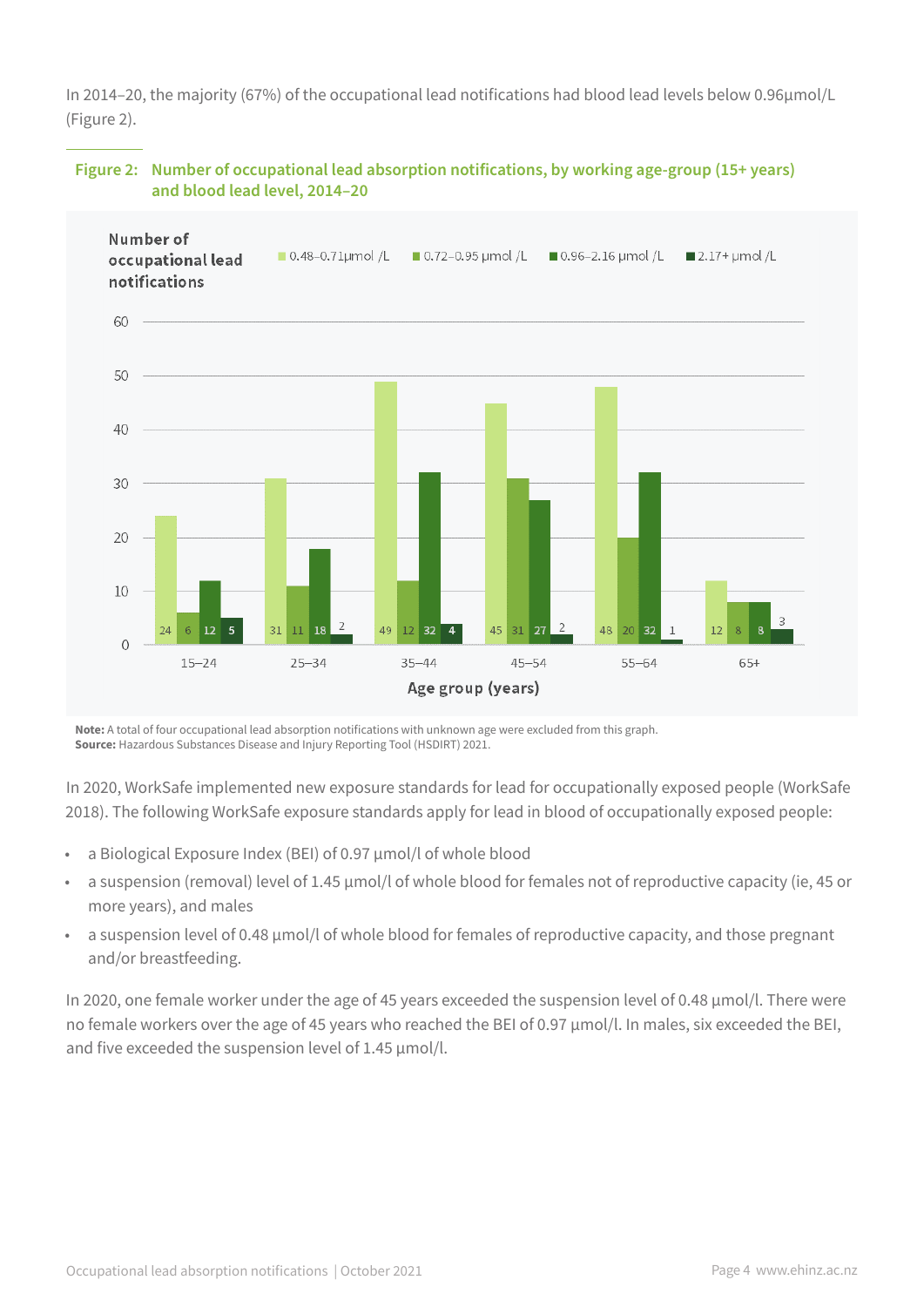# **Pacific workers had the highest occupational lead absorption notification rate in 2014–20**

In 2014–20, Pacific workers had the highest occupational lead absorption notification rate (2.5 per 100,000) (Table 2).

In 2020, European/Other workers accounted for 52.5% (31 notifications) of occupational lead absorptions, Pacific Peoples for 10.2% (6 notifications), Asian for 10.2% (6 notifications), and Māori for 5.0% (3 notifications). However, a large number of occupational lead absorption notifications had an unknown ethnicity (13 notifications, 22.0%).

## **Table 2: Occupational lead absorption by prioritised ethnic group, 2014–20**

| <b>Ethnic group</b><br>(prioritised) | <b>Number (% of total</b><br>occupational notifications) | Crude rate per 100,000<br>(95% CI) |
|--------------------------------------|----------------------------------------------------------|------------------------------------|
| Māori                                | 41(9.2)                                                  | $0.7(0.5-1.0)$                     |
| Pacific Peoples                      | 57(12.8)                                                 | $2.5(1.9-3.3)$                     |
| Asian                                | 28(6.3)                                                  | $0.6(0.4-0.8)$                     |
| European/Other                       | 238 (53.2)                                               | $1.1(1.0-1.3)$                     |
| Unknown                              | 83(18.6)                                                 |                                    |

**Source:** Hazardous Substances Disease and Injury Reporting Tool (HSDIRT) 2021.

## **Painters remain the most notified group with occupational lead since 2014**

In 2020, painters remained the most notified group with occupational lead absorption, accounting for approximately 41% of work-related notifications. This has remained the same since 2014. Other high ranking groups include foundry, builder, radiator, metal and glazier workers (Table 3).

| <b>Rank</b>    | 2014                | 2015                  | 2016                | 2017                | 2018                | 2019                | 2020                             |
|----------------|---------------------|-----------------------|---------------------|---------------------|---------------------|---------------------|----------------------------------|
|                | Painter (19)        | Painter (16)          | Painter (31)        | Painter (27)        | Painter (37)        | Painter (38)        | Painter (24)                     |
| $\mathfrak{D}$ | Unknown<br>(9)      | Radiator<br>(5)       | Metal worker<br>(8) | Radiator<br>(3)     | Unknown<br>(19)     | Unknown<br>(44)     | Foundry/<br>metal worker<br>(18) |
| 3              | Metal worker<br>(5) | <b>Builder</b><br>(3) | Radiator<br>(3)     | Metal worker<br>(2) | Metal worker<br>(3) | Metal worker<br>(4) | Glazier<br>(4)                   |
| Total*         | 60                  | 36                    | 54                  | 41                  | 75                  | 122                 | 59                               |

#### **Table 3: Number of occupational lead absorption notifications, 2014–20**

**Note 1:** \*Totals include categories outside of the three rankings listed.

**Note 2:** More than one lead exposure source can be recorded for a single notification. Therefore, the number can add to more than the total notifications.

**Source:** Hazardous Substances Disease and Injury Reporting Tool (HSDIRT) 2021.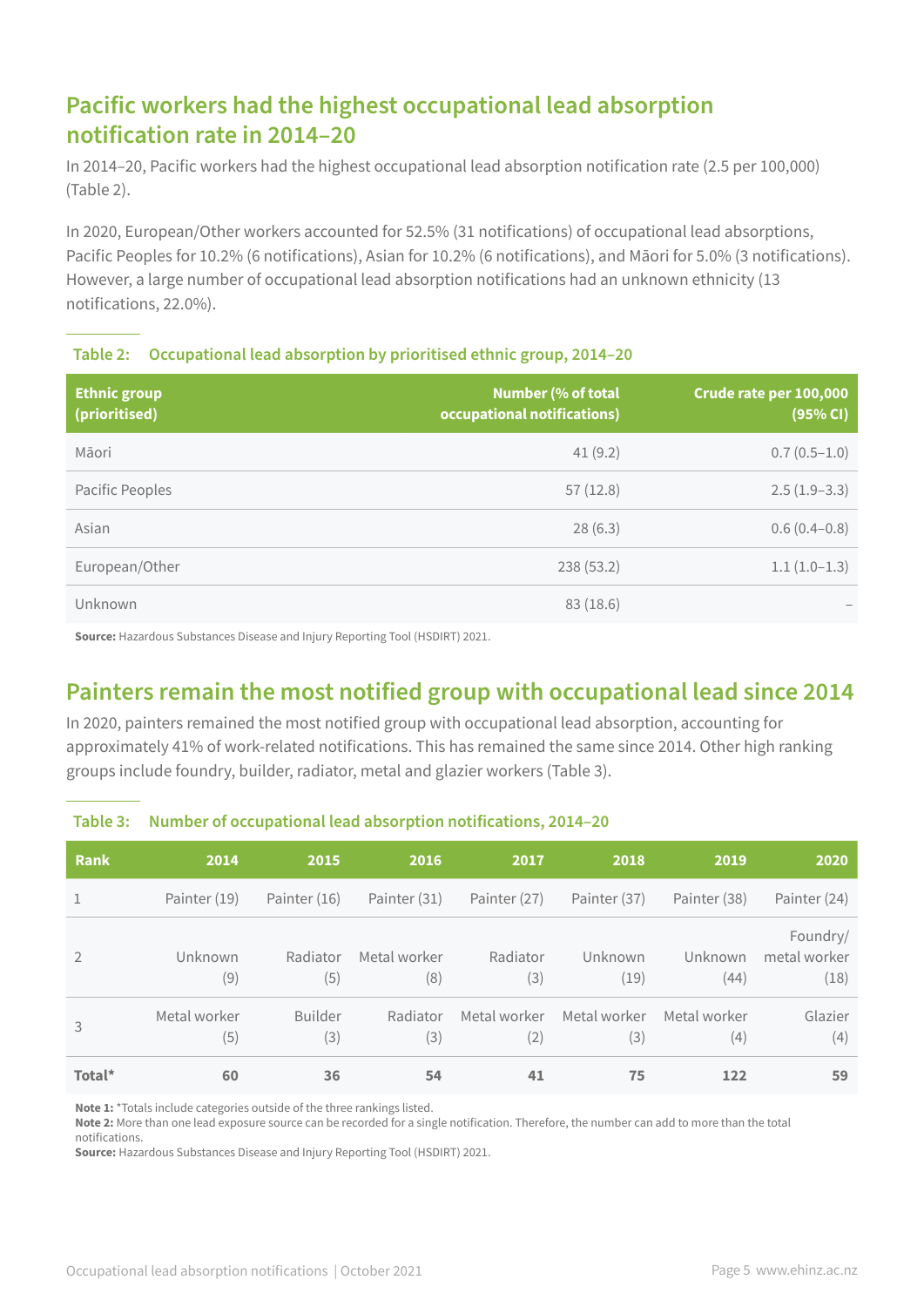# **Workers living in the most deprived areas had the highest occupational lead absorption in 2014-20**

In 2014–20, workers in the most deprived areas (NZDep2018 quintile 5, 161 notifications) were 2.49 times as likely to have occupational lead absorption as those in the least deprived areas (62 notifications) (Figure 3).



#### **Figure 3: Occupational lead absorption notification rate, by NZDep 2018 quintiles, 2014–20**

**Note1:** A total of 19 occupational cases with unknown address were excluded from this graph. **Note2:** 95% confidence intervals have been presented as error bars. See Metadata for more information on how to interpret this graph. **Source:** Hazardous Substances Disease and Injury Reporting Tool (HSDIRT) 2021.

## **Wairarapa DHB and Regional Public Health had the highest reported rates of occupational lead absorption**

In 2014–20, people living in the Wairarapa DHB had the highest reported rate of occupational lead absorption (7.8 per 100,000; 21 notifications) compared to other DHBs (Table 4). Similarly, Regional Public Health reported the highest rate (3.3 per 100,000; 97 notifications) of occupational lead absorption. These are most likely due to increased use of the HSDIRT in these areas rather than an increased exposure to lead. On the other hand, there were no lead cases reported for Northland, Lakes, Tairāwhiti and Nelson Marlborough DHBs.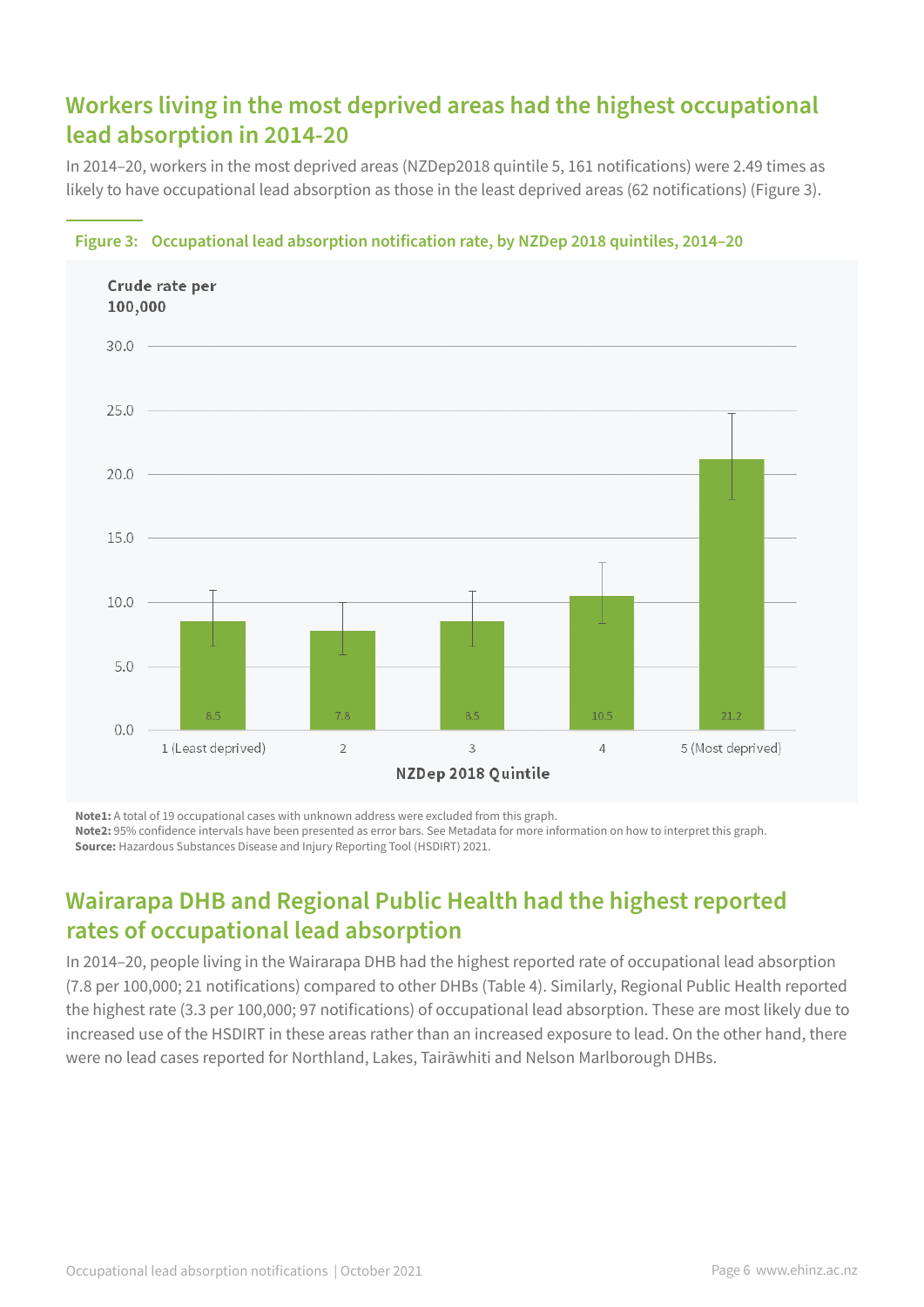## **Table 4: Occupational lead absorption notification rate and number of notifications, by DHB and PHU, 2014–20**

| <b>DHB</b>         | <b>Number of</b><br>notifications | <b>Crude rate</b><br>(per 100,000) | <b>PHU</b>                                        | <b>Number of</b><br>notifications | <b>Crude rate</b><br>(per 100,000) |
|--------------------|-----------------------------------|------------------------------------|---------------------------------------------------|-----------------------------------|------------------------------------|
| Northland          | $\mathbf 0$                       | 0.0                                | Northland                                         | $\mathbf 0$                       | 0.0                                |
| Waitematā          | 43                                | 1.2                                |                                                   | 175                               | 1.9                                |
| Auckland           | 63                                | 2.2                                | Auckland Regional<br><b>Public Health Service</b> |                                   |                                    |
| Counties Manukau   | 63                                | 2.1                                |                                                   |                                   |                                    |
| Waikato            | 33                                | 1.4                                | Waikato Population<br><b>Health Service</b>       | 36                                | 1.5                                |
| Lakes              | $\mathbf 0$                       | 0.0                                | Toi Te Ora                                        | 11                                | 0.5                                |
| Bay of Plenty      | 6                                 | 0.4                                | Public Health                                     |                                   |                                    |
| Tairāwhiti         | $\mathbf 0$                       | 0.0                                | Tairawhiti DHB<br>Public Health Unit              | $\mathbf 0$                       | 0.0                                |
| Hawkes Bay         | 12                                | 1.2                                | Hawke's Bay Public<br>Health Unit                 | 12                                | 1.2                                |
| Taranaki           | 19                                | 2.8                                | Taranaki District<br>Health Board                 | 19                                | 2.8                                |
| MidCentral         | 22                                | 2.1                                | MidCentral Public                                 | 33                                | 2.3                                |
| Whanganui          | 12                                | 3.2                                | <b>Health Service</b>                             |                                   |                                    |
| Capital & Coast    | 49                                | 2.7                                |                                                   | 97                                | 3.3                                |
| Hutt Valley        | 26                                | 3.0                                | Regional Public<br>Health                         |                                   |                                    |
| Wairarapa          | 21                                | 7.8                                |                                                   |                                   |                                    |
| Nelson Marlborough | $\mathbb O$                       | $0.0\,$                            | Nelson Marlborough                                | $\mathbf 0$                       | $0.0\,$                            |
| West Coast         | 5                                 | 2.6                                |                                                   |                                   |                                    |
| Canterbury         | 31                                | $1.0\,$                            | Community                                         | 50                                | $1.3\,$                            |
| South Canterbury   | $10\,$                            | 2.8                                |                                                   |                                   |                                    |
| Southern           | $\overline{I}$                    | 0.4                                | <b>Public Health South</b>                        | $\overline{1}$                    | 0.4                                |

**Note:** DHB is based on individual spatial address. PHU is based on the locality of the notification reported. **Source:** Hazardous Substances Disease and Injury Reporting Tool (HSDIRT) 2021.